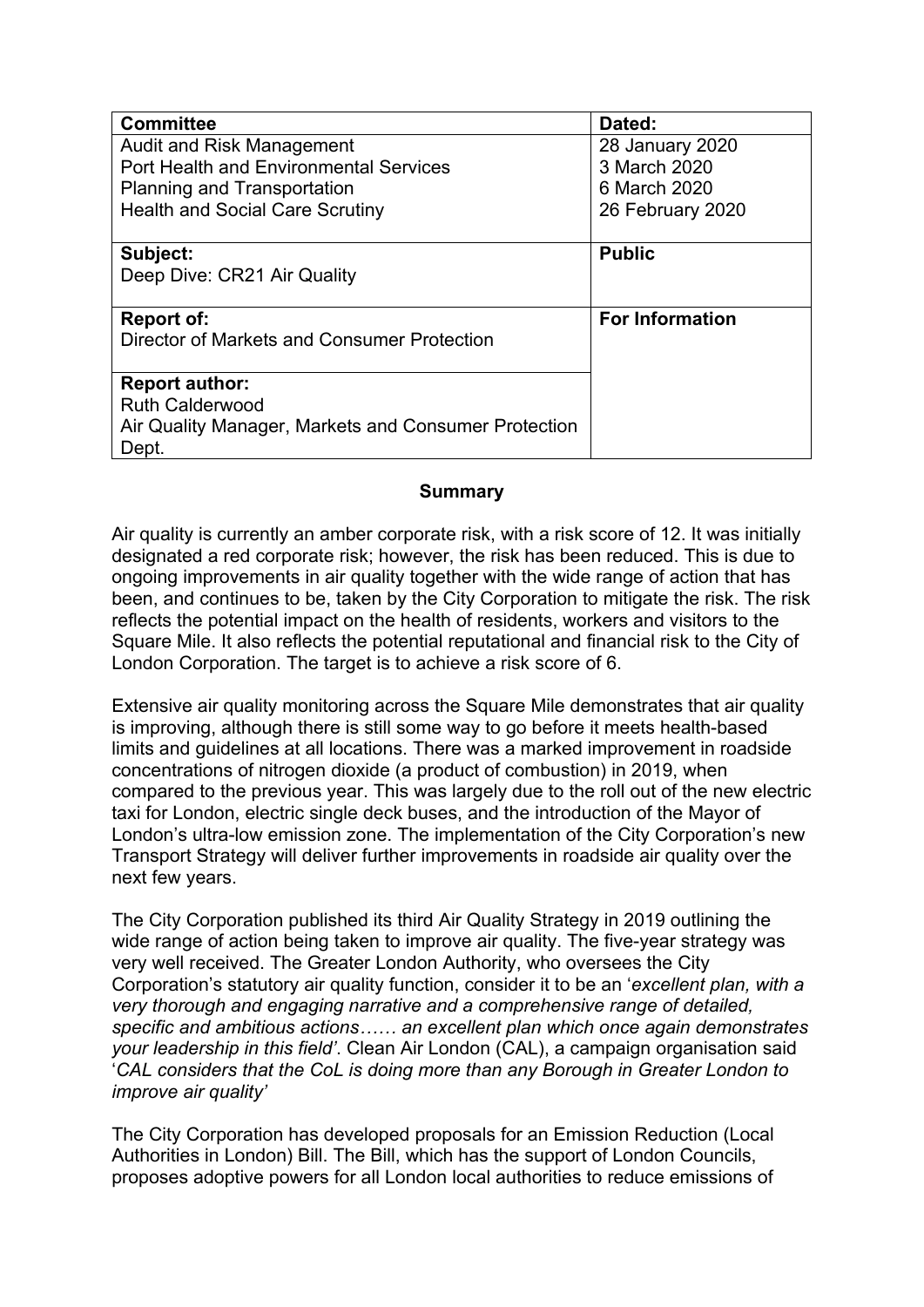pollutants from a wide range of combustion plant used for heating and electricity generation. The Bill was introduced to the House of Lords as a Private Member's Bill by Lord Tope on Monday 13<sup>th</sup> January 2020.

The Government has also published an Environment Bill which includes proposals for new air quality targets. This will eventually replace the current air quality targets which are based on European Union obligations. Proposals in the Bill also include passing more responsibility for improving air quality to local government. Depending on the targets to be achieved, this renewed responsibility could pose a challenge for the City Corporation due to its size and location. Much of the pollution within the Square Mile is not generated within its boundary.

Ongoing research into poor air quality has led to it being linked to an increasing range of diseases. Towards the end of 2020, there will be a new inquest into the death of a London child who died from acute respiratory failure and asthma. The inquest will take place to ascertain if exposure to outdoor air pollution was a causative factor in the child's death. If this is proven, it will be the first time that air pollution is explicitly linked to a named individual's death. This would have the potential to open the door for legal action against bodies deemed responsible.

The City Corporation is exceeding its current statutory duty to improve air quality and is widely regarded as demonstrating leadership in this area. With the forthcoming potential changes in air quality targets and statutory obligations, in addition to the ongoing research into the health impacts of air pollution and the new inquest cited above, the City Corporation needs to remain agile and proactive in its approach. The Corporation must continue to deliver a high-quality programme that will serve to minimise the risk of air pollution to public health.

#### **Recommendation**

Members are asked to note the report.

#### **Main Report**

#### **Background**

- 1. Being located at the heart of London, the Square Mile experiences some of the highest levels of air pollution in the country. Local air pollution is affected by emissions of pollutants from both within the Square Mile, and beyond its boundary. It is also affected by the size, shape and proximity of buildings, which can act to trap pollution, and the weather.
- 2. Air quality is currently an amber corporate risk with a risk score of 12, see Appendix 1. It was initially designated a red corporate risk, but the risk has been reduced due to ongoing improvements in air quality and the wide range of action being taken by the City Corporation to further mitigate the risk. The risk reflects the potential impact on the health of residents, workers and visitors to the Square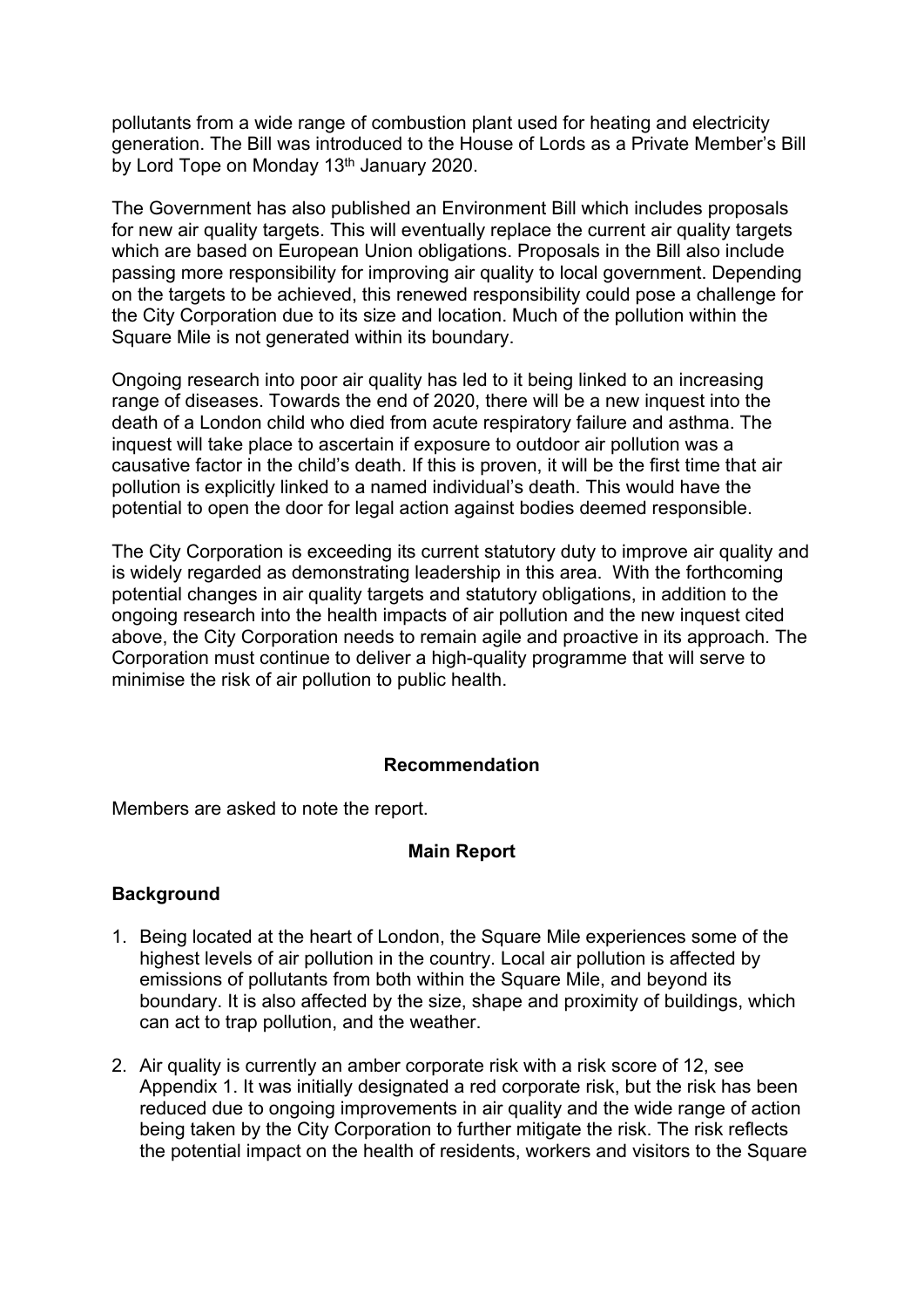Mile. It also reflects the potential reputational and financial risk to the City of London Corporation as an organisation. The target is a risk score of 6.

- 3. The impact of air pollution on health is both acute and chronic. Research into the health impacts is ongoing and it is being linked to an increasingly wide range of diseases. The main health impact is cardiovascular and cardiopulmonary disease, lung cancer and respiratory disease. It also affects lung development in children. Short term pollution episodes can lead to an increase in hospital admissions for vulnerable people. Exposure to current levels of air pollution in central London over the long term has been shown to reduce life expectancy across the whole population.
- 4. Responsibility for improving air quality lies with local, regional and national government. To date, the statutory responsibility of local government in London has been to assist the Government and the Mayor of London with action to ensure that levels of air pollution are lower than limits set in European Union (EU) Directives. Air quality in the UK meets the EU air quality limits for all pollutants except nitrogen dioxide ( $NO<sub>2</sub>$ ).  $NO<sub>2</sub>$  is a colourless and odourless gas that is a product of combustion.
- 5. Fine particles (PM<sub>10</sub> and PM<sub>2.5</sub>) are composed of a wide range of material. They are not visible to the naked eye. Levels of  $PM_{10}$  and  $PM_{2.5}$  in the Square Mile meet current EU limits, though they are higher than World Health Organisation (WHO) Guidelines. Table 1 shows the difference between EU limits and WHO guidelines for nitrogen dioxide and fine particles. WHO air quality guidelines are currently being reviewed. The outcome of the review should be available in 2020/2021and is likely to influence domestic air quality targets.
- 6. The current responsibility for controlling levels of  $PM<sub>2.5</sub>$  lies with national, not local, government. This is because it is classed as a 'regional pollutant' over which local authorities have very little control. Particulate matter can stay in the air for a very long time and move around with the wind. Local authorities have a statutory obligation under the Health and Social Care Act 2012 to improve the health of their population. One of the indicators used to assess performance with obligations under this legislation is exposure of the population to  $PM<sub>2.5</sub>$  particle pollution.
- 7. The United Kingdom is in the process of leaving the European Union. At the time of writing this report, it is likely that the UK's air quality obligations under EU law will continue until the end of December 2020.
- 8. In October 2019, the Government introduced an Environment Bill. The Bill, which fell as the previous parliament was dissolved, should be reintroduced to parliament in 2020. It sets out a requirement for a legally binding domestic target for air quality, with an additional specific target for  $PM_{2.5}$ . The new targets are likely to replace the existing targets set under EU law.
- 9. The Environment Bill outlines proposals to amend the Local Air Quality Management framework. The framework defines the statutory obligations of local authorities. The outcome would be to delegate more responsibility for improving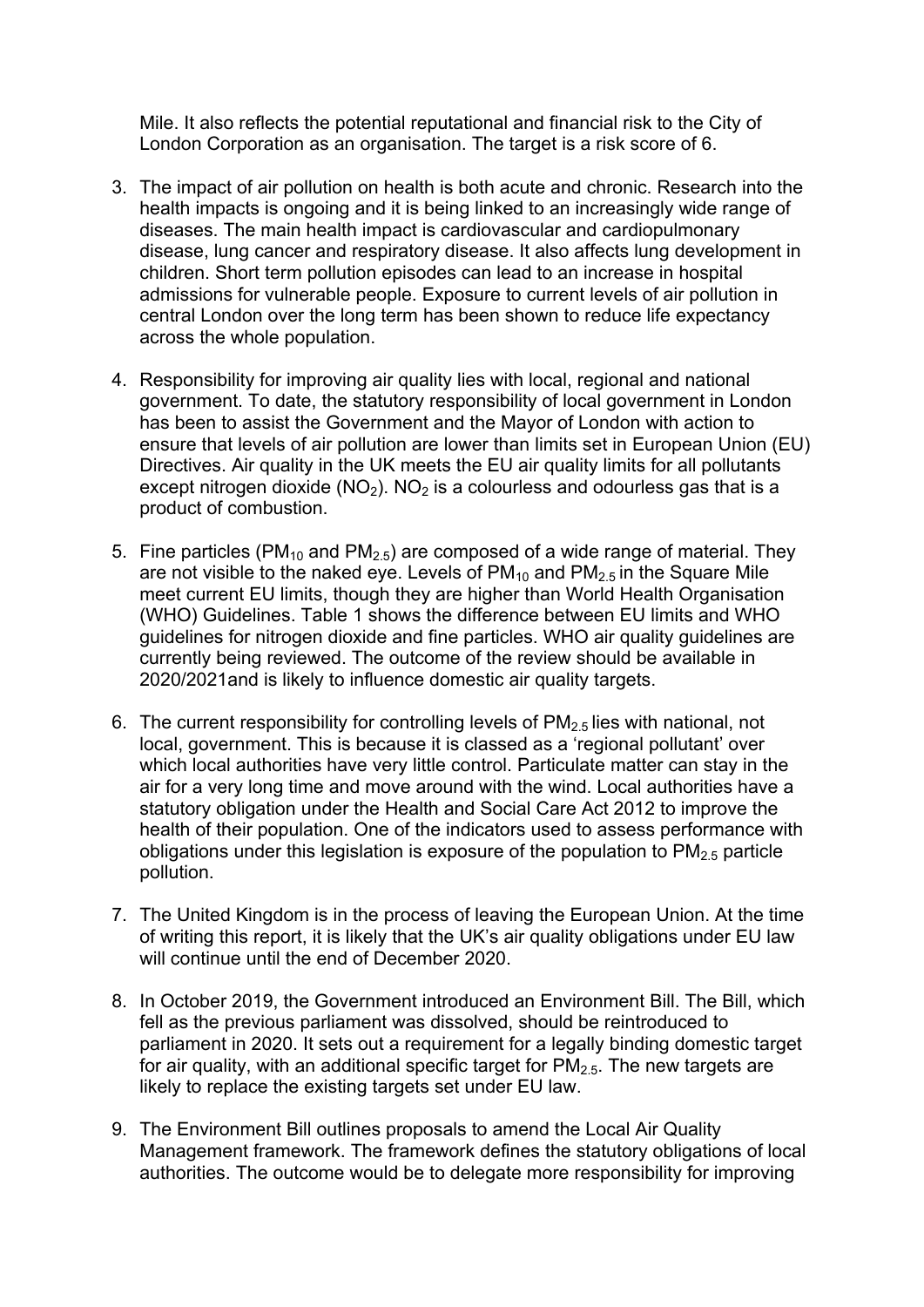air quality down to a local level. Passing the duty to achieve the target for  $PM_{2.5}$ to local government could pose a challenge for the City Corporation due to the limited local control over this pollutant. The Bill also proposes to amend aspects of the Clean Air Act 1993 to enable quicker, simpler and more proportionate enforcement of Smoke Control Areas. It does not include proposals for additional powers for local authorities to deal with the full range of combustion plant found in urban areas that are used to generate heat or electricity. The City Corporation hopes to address this through the Emission Reduction (Local Authorities in London) Private Members Bill, see paragraph 28.

- 10. Towards the end of 2020, there will be a new inquest into the death of a London child, who died from acute respiratory failure and asthma. The inquest will take place to ascertain if exposure to outdoor air pollution was a causative factor in the child's death. If this is proven, it will be the first time that air pollution is explicitly linked to a named individual's death. This would have the potential to open the door for legal action against bodies deemed responsible.
- 11.The heath impact of air pollution continues to receive very wide media coverage. This coverage has led to a greater understanding of the issues by the public, and an increase in the expectation of robust action by accountable bodies. There has also been an increased demand for data. This has been addressed by the City Corporation with additional resources. There is now a small air quality team delivering the City Corporation's air quality programme in the Department of Markets and Consumer Protection. Extensive air quality monitoring also takes place across the Square Mile to fulfil the demand for additional data.
- 12.Improving air quality is a key priority for the City Corporation and officers are called upon to provide expertise and leadership on air quality across London and on a national basis. The City Corporation is recognised as the lead local authority for air quality policy across London.

## **Risk mitigation**

13.In order to reduce the risk associated with poor air quality in the Square Mile, the City Corporation needs to demonstrate that, at a minimum, it is fulfilling its statutory obligation and that it has taken, and will continue to take, a wide range of action to bring about improvements to air quality. The City Corporation must also ensure that it takes necessary steps to protect the health of residents, workers and visitors to the City through the provision of appropriate information and robust and reliable data.

## **Air Quality Strategy**

14.As levels of pollution do not meet health-based limits in the Square Mile, the City Corporation has a statutory obligation to produce an Air Quality Action Plan. The Plan must outline action that will be taken to both improve air quality, and to help people reduce their exposure to the highest levels of air pollution.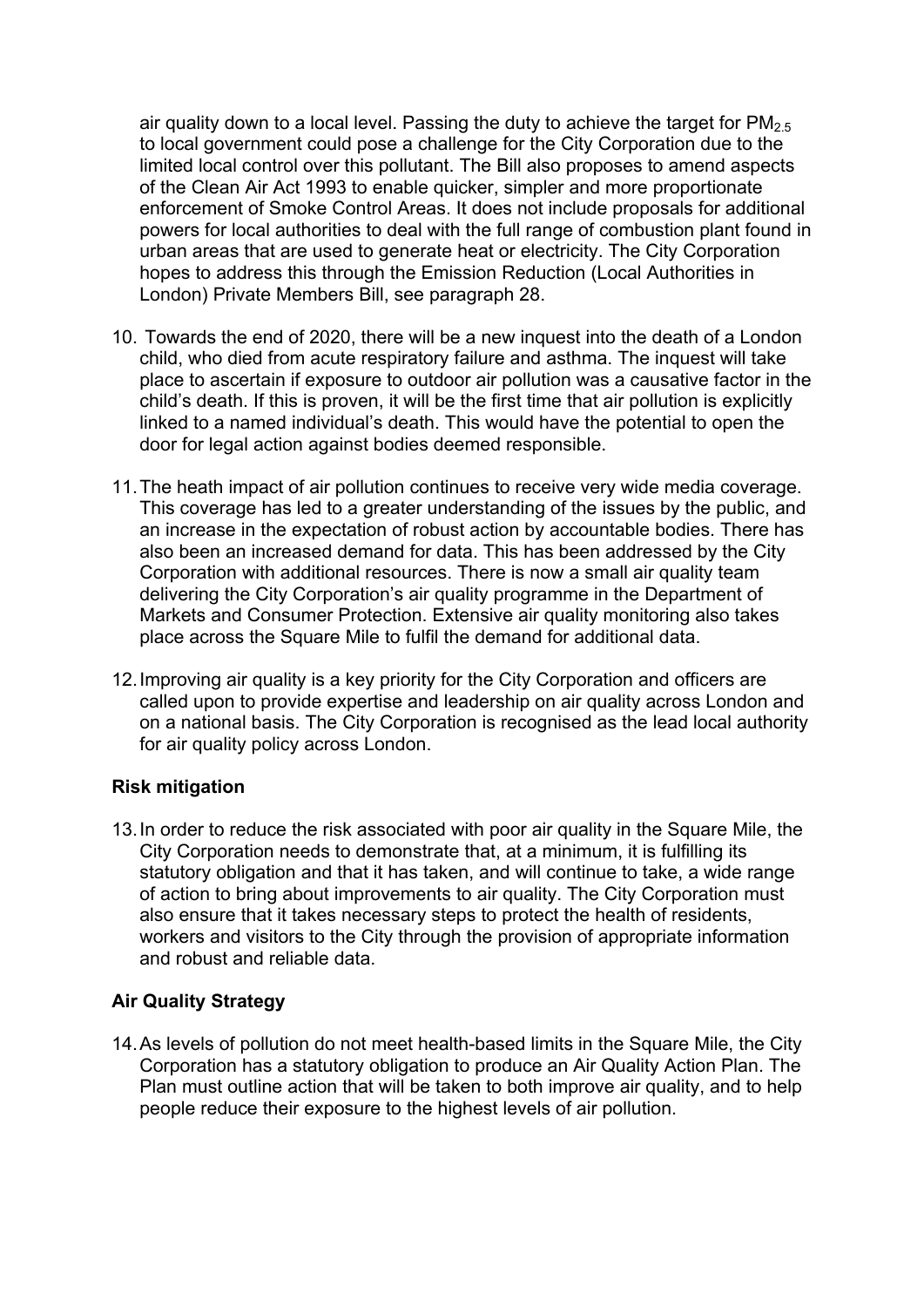- 15.The City Corporations Action Plan has been incorporated into an Air Quality Strategy. The latest Air Quality Strategy was published in September 2019. The aims of the strategy are to:
	- a. fulfil statutory obligations for London Local Air Quality Management and improving public health
	- b. ensure that air quality in over 90% of the Square Mile meets the healthbased Limit Values and World Health Organisation Guidelines for nitrogen dioxide by the beginning of 2025
	- c. support the Mayor of London to meet World Health Organisation Guidelines for particulate matter (PM<sub>10</sub> and PM<sub>2.5</sub>) by 2030
- 16.The above aims will deliver three main outcomes:
	- a. the Square Mile has clean air
	- b. people enjoy good health, through reduced exposure to poor air quality
	- c. the City Corporation is a leader for air quality policy and action and inspires collaboration across London
- 17.The outcomes will be achieved by action across 6 policy areas:
	- a. air quality monitoring
	- b. leading by example
	- c. collaborating with others
	- d. reducing emissions from transport
	- e. reducing emissions from non-transport sources
	- f. raising awareness.
- 18.There are 65 actions associated with these policy areas, with detail on how they will be taken forward, timelines, departmental responsibility and relative costs.
- 19.The Greater London Authority, which oversees the Corporation's statutory air quality function, said that the Air Quality Strategy is an '*excellent plan, with a very thorough and engaging narrative and a comprehensive range of detailed, specific and ambitious actions…… Congratulations on an excellent plan which once again demonstrates your leadership in this field'*. Clean Air London (CAL), a campaign organisation said '*CAL considers that the CoL is doing more than any Borough in Greater London to improve air quality'*
- 20.Progress with actions, together with the most recent air quality data, is reported to the Mayor of London and government each year. These are statutory reports that are presented to the Port Health & Environmental Services Committee. The latest report was presented on 24th September 2019. A summary report, which includes seven years data, is attached to this report as Appendix 2.
- 21.The Air Quality Strategy 2019 demonstrates the strong cross departmental support for improving air quality and reducing the impact on public health. Air quality has been firmly embedded into the City Corporation Corporate Plan 2018 - 2023, Transport Strategy, Responsible Business Strategy, Responsible Procurement Strategy and draft City Plan.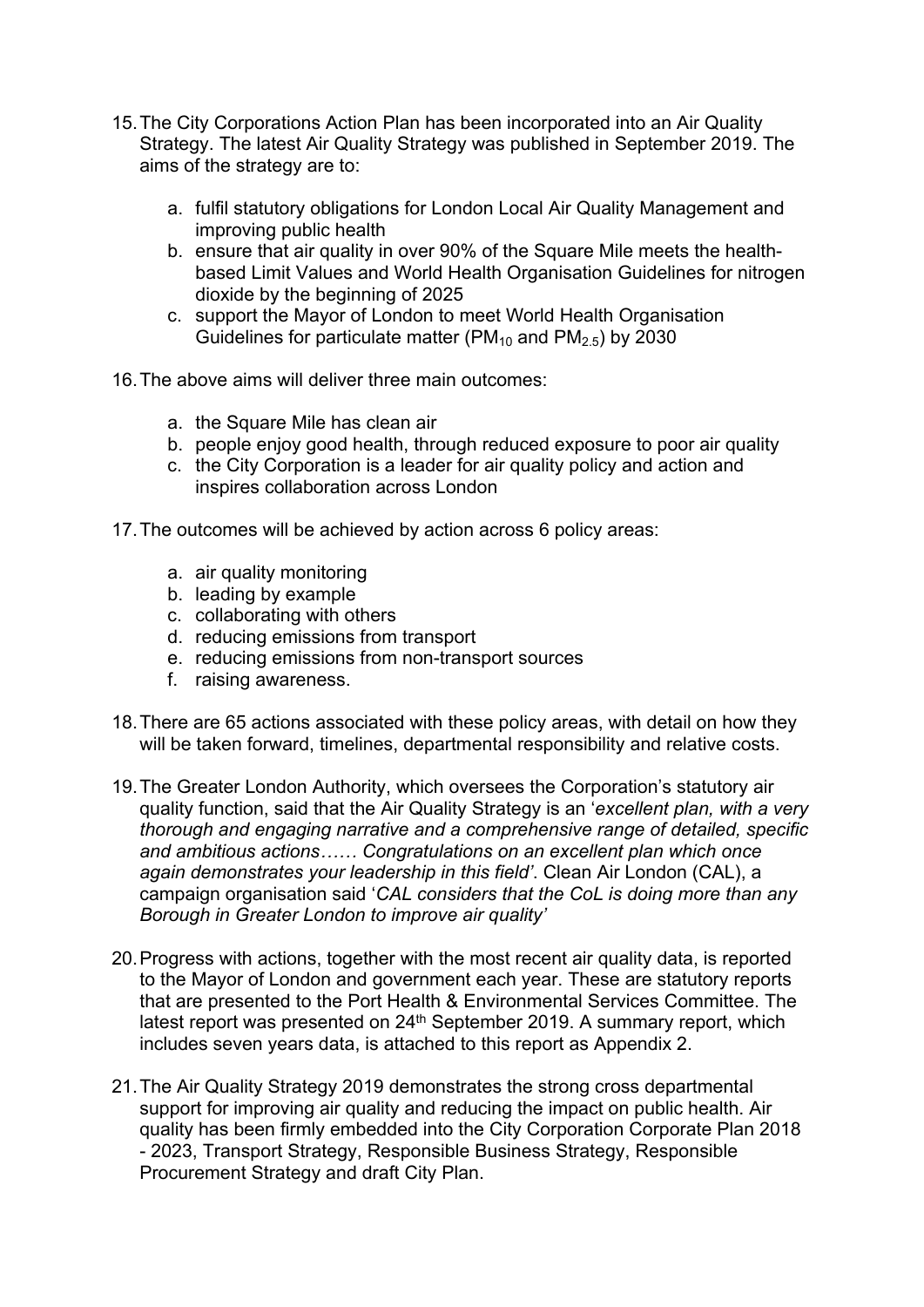22.Paragraphs 23 through to 37 outline some of the actions underway to improve air quality. Further detail can be found in the Air Quality Strategy 2019.

#### **Air Quality Monitoring**

- 23.The City Corporation runs an extensive network of air quality monitors. Monitoring takes place to:
	- a. check compliance against air quality objectives, guidelines and limit values, and consequently the impact on health
	- b. assess long term trends and the effectiveness of policies and interventions to improve air quality
	- c. raise awareness and provide alerts to the public when air pollution levels are high
- 24.The amount of air pollution in the City of London at any given time is influenced by a range of factors. The main factor affecting day to day levels of air pollution is the weather. Traffic diversions and road closures can also have a significant impact on air pollution locally.
- 25.To see whether air quality is improving over time, annual average data taken from long-term monitoring stations is assessed. There has been a clear pattern of improvement over the past few years, with a notable reduction in concentrations in 2019 compared to the previous year, see Table 1.
- 26.In addition to the ongoing package of measures being implemented by the City Corporation through its Air Quality Strategy, this marked improvement in 2019 is due to vehicle emissions becoming cleaner, the introduction of the Mayor of London's ultra-low emission zone in April 2019 and the increasing number of electric buses and taxis that now drive around City streets. The higher than average rainfall during autumn 2019 contributed to the lower levels of  $PM_{10}$  and  $PM<sub>2.5</sub>$  at all sites.

| <b>Location</b>                      | <b>Pollutant</b>    | <b>EU Limit</b><br>value | <b>WHO</b><br><b>Guideline</b> | <b>Annual</b><br>average<br>2018<br>(µg/m <sup>3</sup> ) | <b>Annual</b><br>average<br>2019*<br>$(\mu g/m^3)$ |
|--------------------------------------|---------------------|--------------------------|--------------------------------|----------------------------------------------------------|----------------------------------------------------|
| Sir John Cass<br>Foundation          | Nitrogen<br>dioxide | 40                       | 40                             | 32                                                       | 32                                                 |
| <b>Primary School</b>                | $PM_{10}$           | 40                       | 20                             | 21                                                       | 19                                                 |
| (background)                         | PM <sub>2.5</sub>   | 25                       | 10                             | 12                                                       | 11                                                 |
| <b>Upper Thames</b><br><b>Street</b> | Nitrogen<br>dioxide | 40                       | 40                             | 87                                                       | 71                                                 |
| (roadside)                           | $PM_{10}$           | 40                       | 20                             | 32                                                       | 28                                                 |
| <b>Beech Street</b><br>(roadside)    | Nitrogen<br>dioxide | 40                       | 40                             | 69                                                       | 61                                                 |
|                                      | $PM_{10}$           | 40                       | 20                             | 25                                                       | 22                                                 |
| <b>Farringdon Street</b>             | PM <sub>2.5</sub>   | 25                       | 10                             | 16                                                       | 14                                                 |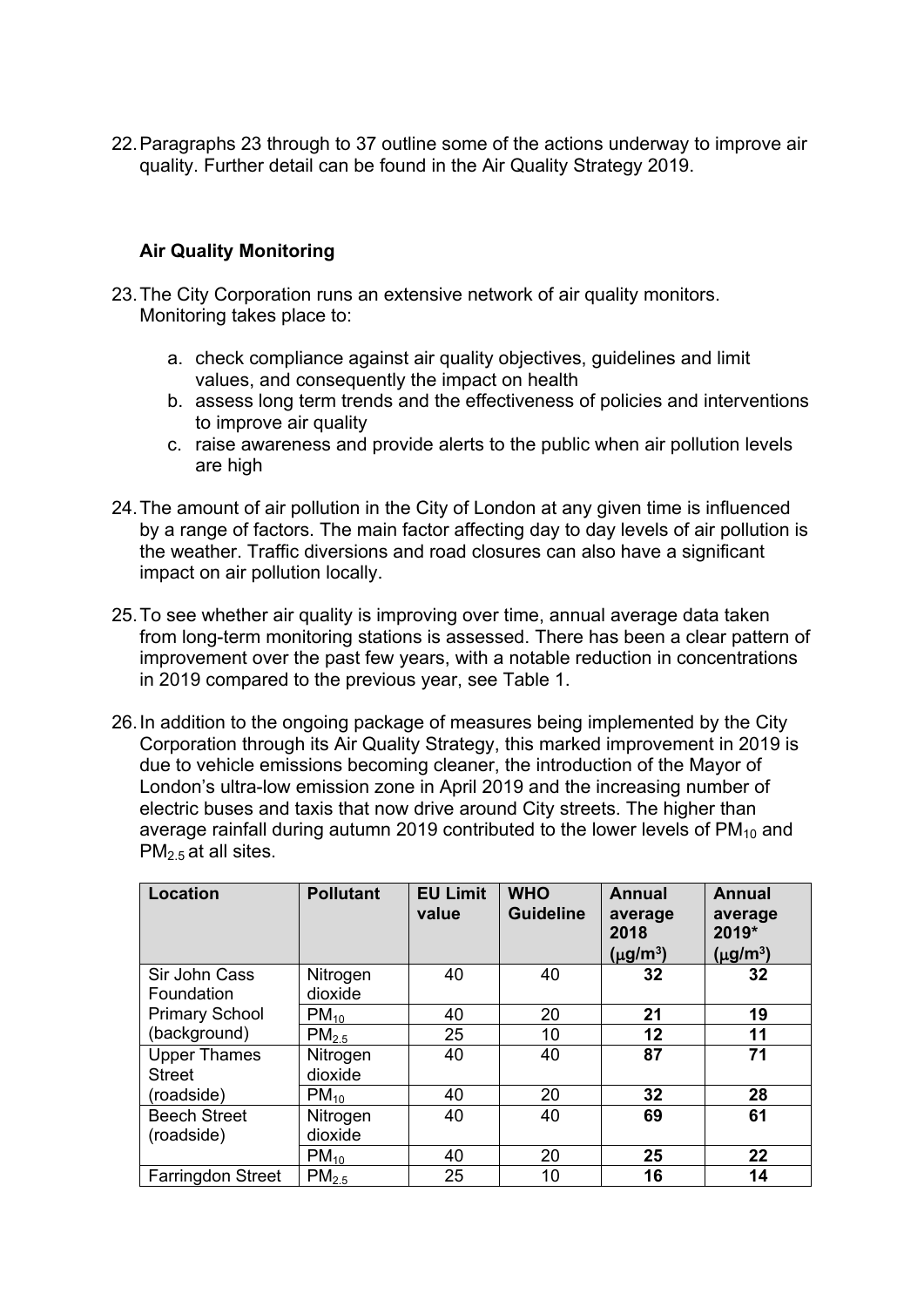#### Table 1 \*Data for 2019 is provisional **Leading by Example**

- 27.Improving air quality is a political priority, for which there is very strong Member interest and support. The City Corporation is taking a wide range of steps to reduce emissions of air pollution from its own fleet, buildings and activities. This is largely undertaken through robust responsible procurement practices. Recent examples include electric refuse collection vehicles in the latest refuse collection contract and the three new electric vehicles purchased for the Lord Mayor in summer 2019.
- 28.The City Corporation has also demonstrated leadership in this area with proposals for an Emission Reduction (Local Authorities in London) Bill. The Bill includes new adoptive powers for London local authorities to control emissions from combustion plant: boilers, generators, combined heat and power plant and equipment used on construction sites. These powers are lacking at present. The Bill, which is supported by London Councils, was introduced to the House of Lords on Monday 13<sup>th</sup> January 2020 by Lord Tope, Co-President of London Councils.

# **Collaboration**

- 29.The City Corporation collaborates with a very wide range of organisations on actions to improve air quality. Current activity includes:
	- a. Hosting best practice events for all London Boroughs
	- b. Working with a range of partners to trial retrofit technology to reduce emissions of air pollutants from the Thames river vessels
	- c. Working with City businesses to encourage emission reduction from their activities
	- d. Jointly leading a London Borough wide idling engine programme with the London Borough of Camden, supported by the Mayor of London
	- e. Working with research bodies to assess the impact of urban form on air pollution
	- f. Working with City schools and nurseries to develop tailored action plans to improve local air quality. In 2018 the City Corporation won a national air quality award for collaborative action at Sir John Cass's Foundation Primary School which delivered a significant improvement in local air quality.

## **Reducing Emissions from Transport**

30.The highest levels of air pollution in the Square Mile tend to be found along the busiest roads. This is particularly the case if the road is narrow with tall buildings either side as pollution can become trapped.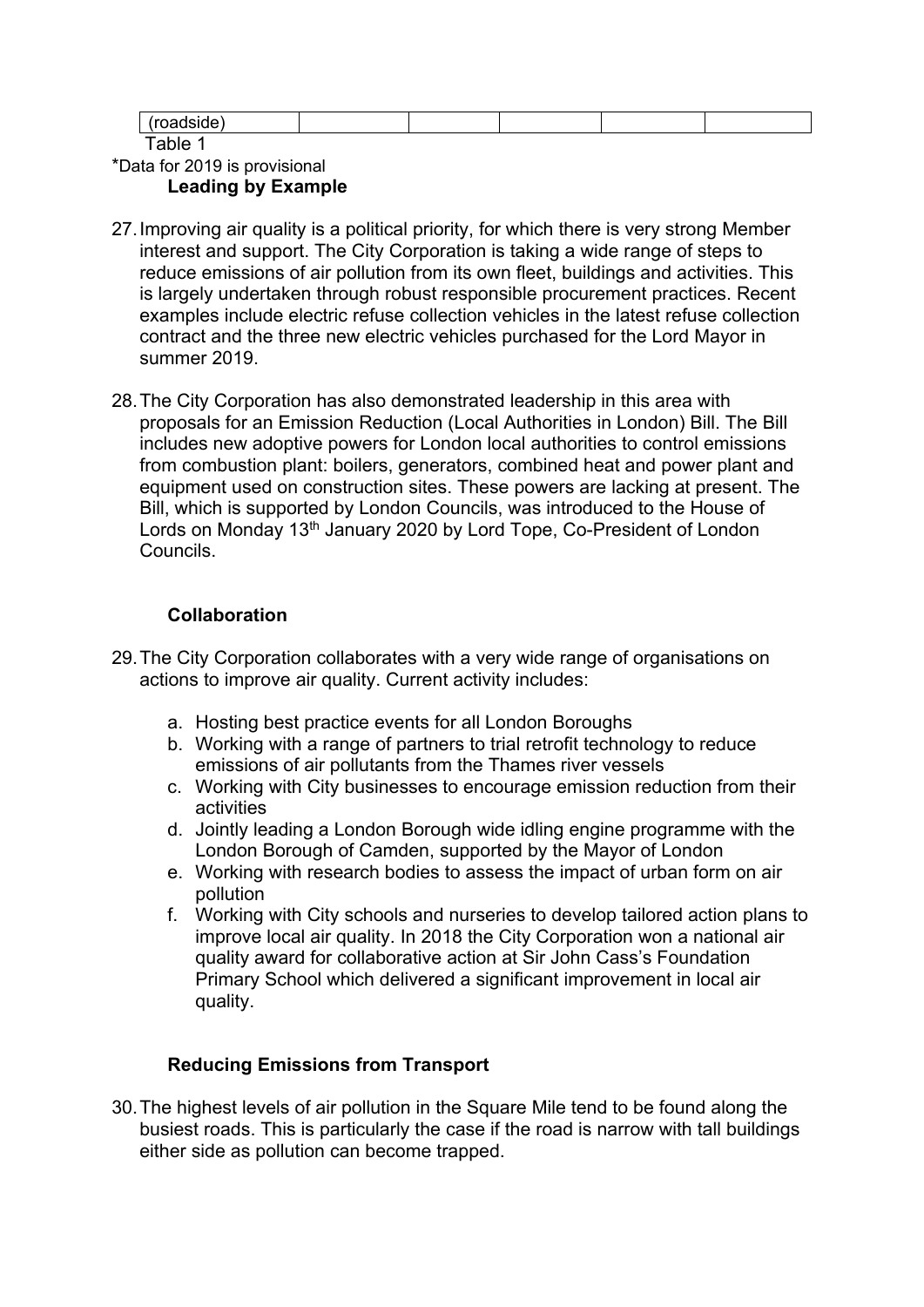- 31.The City Corporation published its first Transport Strategy in 2019. It contains proposals to reduce emissions of pollutants from road transport as well as actions to reduce the exposure of pedestrians to existing levels of pollution. These measures have been incorporated into the Air Quality Strategy
- 32.Actions include ambitious targets for traffic reduction, zero emission zones by 2020, increased electric vehicle charging infrastructure and the increase in the number of pedestrianised and pedestrian priority streets. Approval has recently been given for a zero-emission transport scheme in Beech Street. As the street is covered, it will lead to significant improvements in air pollution and be of direct health benefit to the many pedestrians and cyclists that use the street.

## **Reducing Emissions from Non-Transport Sources**

- 33.Non transport sources make a significant contribution to air pollution in the City of London. The main source is combustion plant used for generating electricity and for heating. It includes boilers, combined heat and power plant, mobile and static generators and machinery used on construction sites. Air pollution is also generated by cooking in restaurants.
- 34.The main mechanisms used by the City Corporation for controlling air pollution from non-traffic sources are planning policy, management of construction activity, chimney height approvals under the Clean Air Act 1993 and promoting best practice with City businesses and food premises.
- 35.Increased air quality monitoring has revealed localised high levels of air pollution in the Square Mile that are not associated with traffic. One example is high levels of nitrogen dioxide associated with energy plant at St Bartholomew's Hospital. Officers are working with Barts Health NHS Trust to reduce emissions of air pollution from the energy centre. The City Corporation's Bill would provide much needed powers to ensure that clean equipment and plant is used and installed in the Square Mile.

#### **Raising Awareness**

- 36. Although air quality is improving, it remains at a level that can have a detrimental impact on health. A wide range of action is therefore taken to increase public understanding about air pollution, its causes, effects and how concentrations vary both spatially and over time. Armed with the right information, people can take steps to avoid high levels of air pollution and reduce the impact on their health.
- 37.The City Corporation runs and attends air quality events, produces a bimonthly enewsletter and has developed a free smart phone application (App), used by over 30,000 Londoners. The App provides high pollution alerts and helps users avoid areas of poor air quality.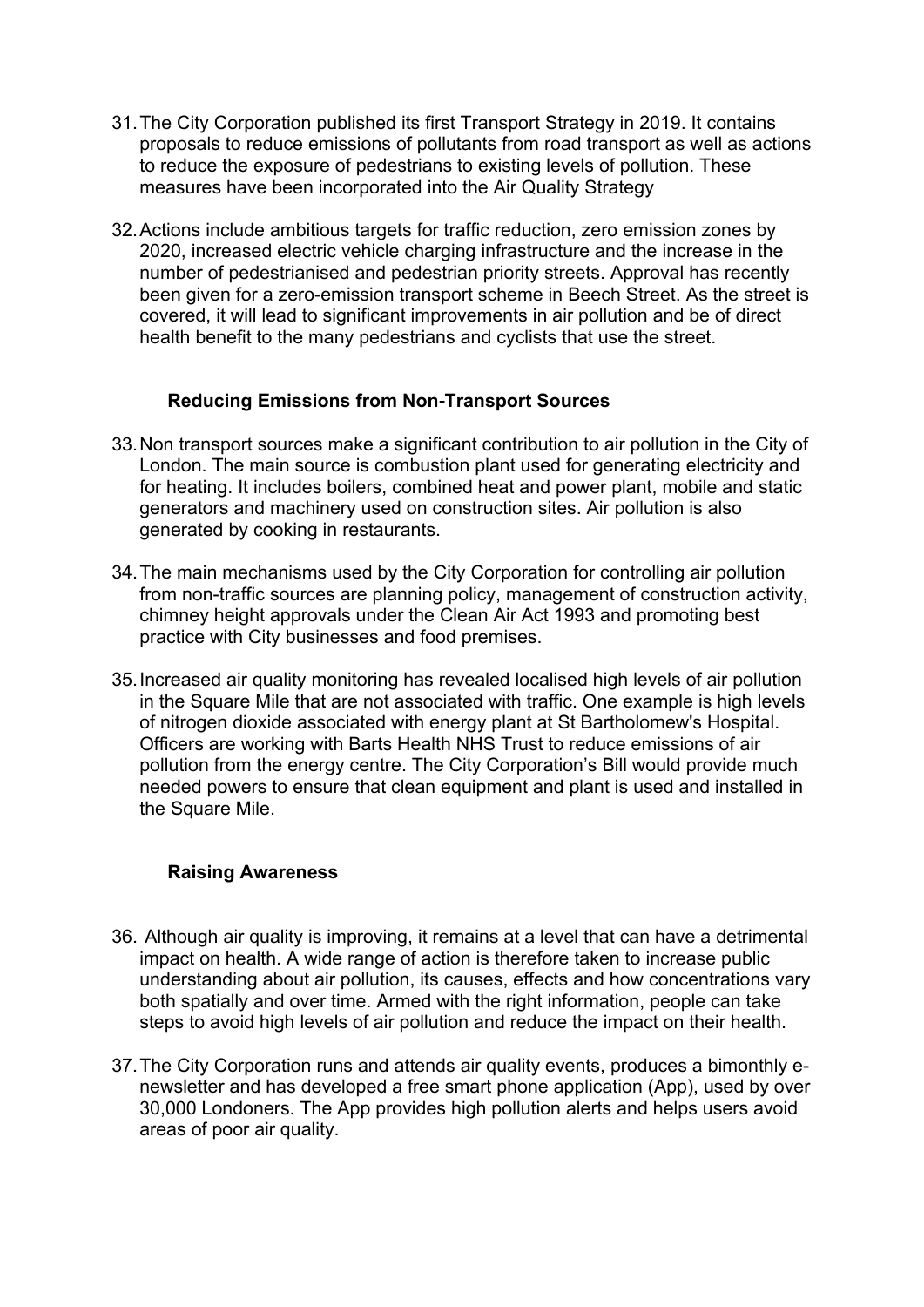#### **Risks and challenges**

- 38.There are some issues that make air quality improvements challenging in the Square Mile. Action is underway to try and address them, but some are outside of the control of the City Corporation.
	- a. There are on-going uncertainties around emissions from diesel vehicles. Emissions from the newest (Euro VI) heavy goods vehicles are low, but emissions from vans and cars still don't meet the required limits. This is being dealt with at a European level. Currently, there are only a small number of alternatives to diesel vans available on the market. This makes it challenging to introduce policies to restrict these vehicles. However, over the next few years the availability of zero emission vans is expected to increase.
	- b. Due to its location, the Square Mile is heavily influenced by pollution generated across London. This is dealt with by the collaborative, London wide approach taken by officers in finding solutions.
	- c. The drive for decentralised energy is bringing electricity generation back into the centre of London, with the associated pollution. Combined heat and power plant are being installed in new developments. This plant emits much higher levels of oxides of nitrogen (NOx) than gas boilers and can result in very high localised levels of nitrogen dioxide. The City Corporation proposes to address this through the Emission Reduction (Local Authorities in London) Private Member's Bill
	- d. Organisations with large back-up generators are being asked to run them in times of peak energy demand in a process known as Short Term Operating Reserve (STOR). The generators are diesel fuelled and tend to be only designed for emergency use. The City Corporation proposes to address this through its Bill.

## **Corporate & Strategic Implications**

39.The work on air quality supports two Corporate Plan outcomes:

People enjoy good health and wellbeing' 'We have clean air, land and water…..'

- 40.Improving air quality is overseen by the Port Health and Environmental Services Committee and is a priority for the Health and Wellbeing Board. It is also of interest to the Planning and Transportation and Streets and Walkways Committees.
- 41.Since the 2018 deep dive report to the Audit and Risk Management Committee, improving air quality has been further embedded into key policy areas across the organisation. It has very strong cross departmental support in recognition of the issue being a corporate risk.